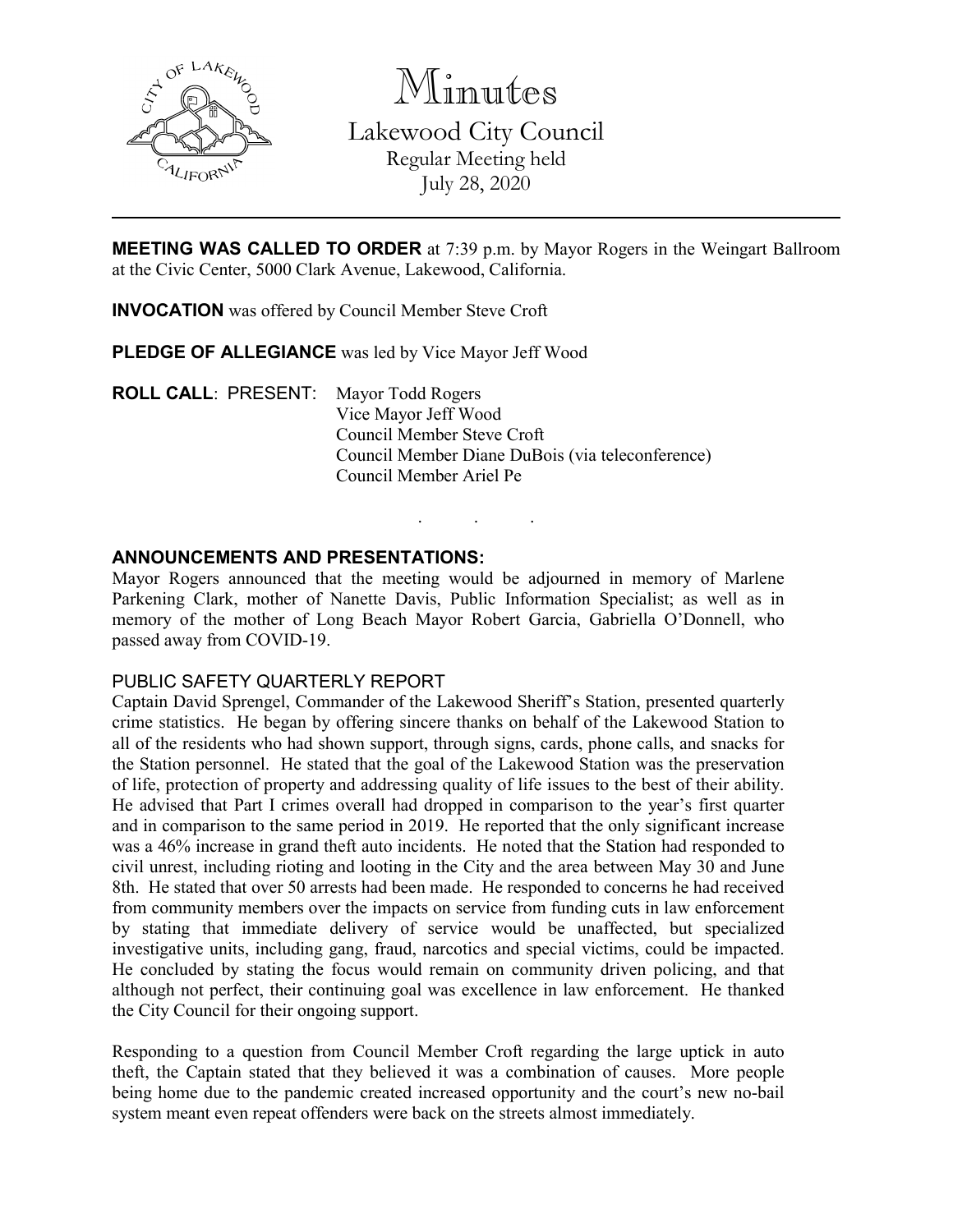## **ANNOUNCEMENTS AND PRESENTATIONS:**

PUBLIC SAFETY QUARTERLY REPORT - Continued Vice Mayor Wood thanked the Captain for regularly sharing the latest crime trends with City staff so that the City could be proactive and alert residents on how to protect themselves.

Mayor Rogers stated that he had been out in the community with Deputies on May 31st and although it had been a very difficult night, he had witnessed excellent, professional police work being done. He expressed his pride in the Captain's leadership and the station personnel's work. Additionally, he remarked that with many law enforcement agencies already running at a deficit, unable to fill all needed staff positions, discussion of taking away additional funding was a dangerous matter that the City Council would be raising with Supervisor Hahn and the entire Board of Supervisors.

Mayor Rogers stated that normally, there was a city event where Lakewood residents who had reached important milestones or achievements could be recognized called Lakewood Celebrates. Since those types of events were not possible to hold during the pandemic, each City Council Member would introduce a Scout who had attained the highest rank in scouting, Eagle Scout, and provide a brief description of the project undertaken by the new Lakewood Eagle Scout. The scouts and their families had been advised that they could watch the proceedings in a safe way on CityTV.

. . .

Council Member DuBois introduced Logan Delp, who, for his project, refurbished a space at St. Joseph Catholic Church in Long Beach with a new sprinkler system and plants and added a rock ground cover; and Sebastian Ehuan-Avila, who made two storage benches for the CASA Youth Shelter, to provide outside storage space for sports items.

Council Member Croft introduced Liam James Kennelly, whose project was to provide a public information kiosk at Lakewood's Home Run Dog Park as a way for pet owners to communicate with the rest of the dog park community and share important information; and Kameron Melvin, whose project benefitted students in special education classrooms and those helped by occupational therapists and speech pathologists in the Long Beach Unified School District by designing, creating and supervising the assembly of thirty sensory toy bars.

Council Member Pe introduced Koby Melvin, who designed and produced specialized adjustable and compact art easels that Long Beach Unified School District high school students in wheelchairs could easily access; and Joseph Reames, who built four planter boxes for Somerset Gardens, located at Somerset High School.

Vice Mayor Jeff Wood introduced Daniel Sepulveda, who constructed and installed backpack hooks that now benefit 280 students at his alma mater, Stephen Foster Elementary School; and James Daniel Soto, whose project provided two upgrades at Lakewood's Weingart Senior Center. He designed and constructed cubby cabinets to provide a storage place for handbags and other items and cleaned out the atrium at the center, refreshing it with new soil, stones and a fresh coat of paint.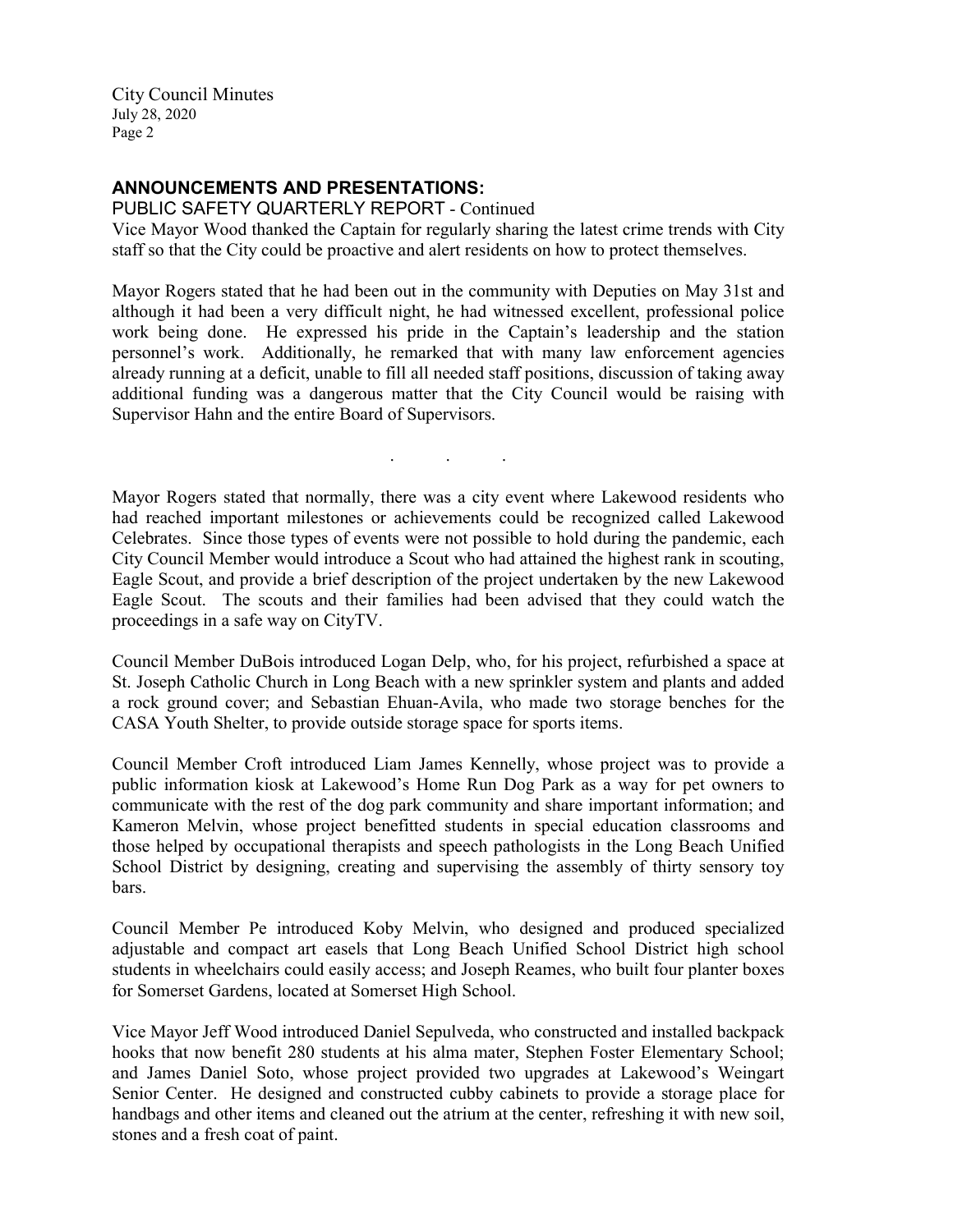### **ANNOUNCEMENTS AND PRESENTATIONS:** - Continued

Mayor Rogers introduced Nathaniel Antich, who made four bee boxes and stands for Farm Lot 59, a nonprofit, biodynamic farm in Long Beach. The finished boxes now housed bees and were also used as a teaching aid for students and individuals in the community.

Mayor Rogers congratulated the scouts on achieving the most prestigious rank attainable in the Boy Scouts, and also being of service to Lakewood and neighboring cities.

He advised that staff had reached out to the Girl Scouts and Camp Fire so that their top recipients could be recognized as well at a future date.

. . .

## **ROUTINE ITEMS:**

Mayor Rogers stated that Routine Item 6 would be considered separately at his request.

COUNCIL MEMBER DUBOIS MOVED AND COUNCIL MEMBER CROFT SECONDED TO APPROVE ROUTINE ITEMS 1 THROUGH 5 AND 7 THROUGH 16.

- RI-1 Approval of Minutes of the Meetings held October 8, October 22, and November 26, 2019
- RI-2 Approval of Personnel Transactions
- RI-3 Approval of Registers of Demands
- RI-4 Report of City Council Committees' Activities
- RI-5 Monthly Report of Investment Transactions June 2020
- RI-7 RESOLUTION NO. 2020-37; A RESOLUTION OF THE CITY COUNCIL OF THE CITY OF LAKEWOOD EXTENDING A LOCAL EMERGENCY DUE TO THE COVID-19 VIRUS
- RI-8 Authorize Purchasing Agreement for Water Disinfectant with Waterline Technologies
- RI-9 Acceptance of Notice of Completion for Public Works Contract 2020-1, Drilling Well 28 Project
- RI-10 Approval of Fund Exchange Agreement with Los Angeles County Metropolitan Transportation Authority
- RI-11 Approval of Waterline Relocation at Lakewood/Del Amo Boulevards Project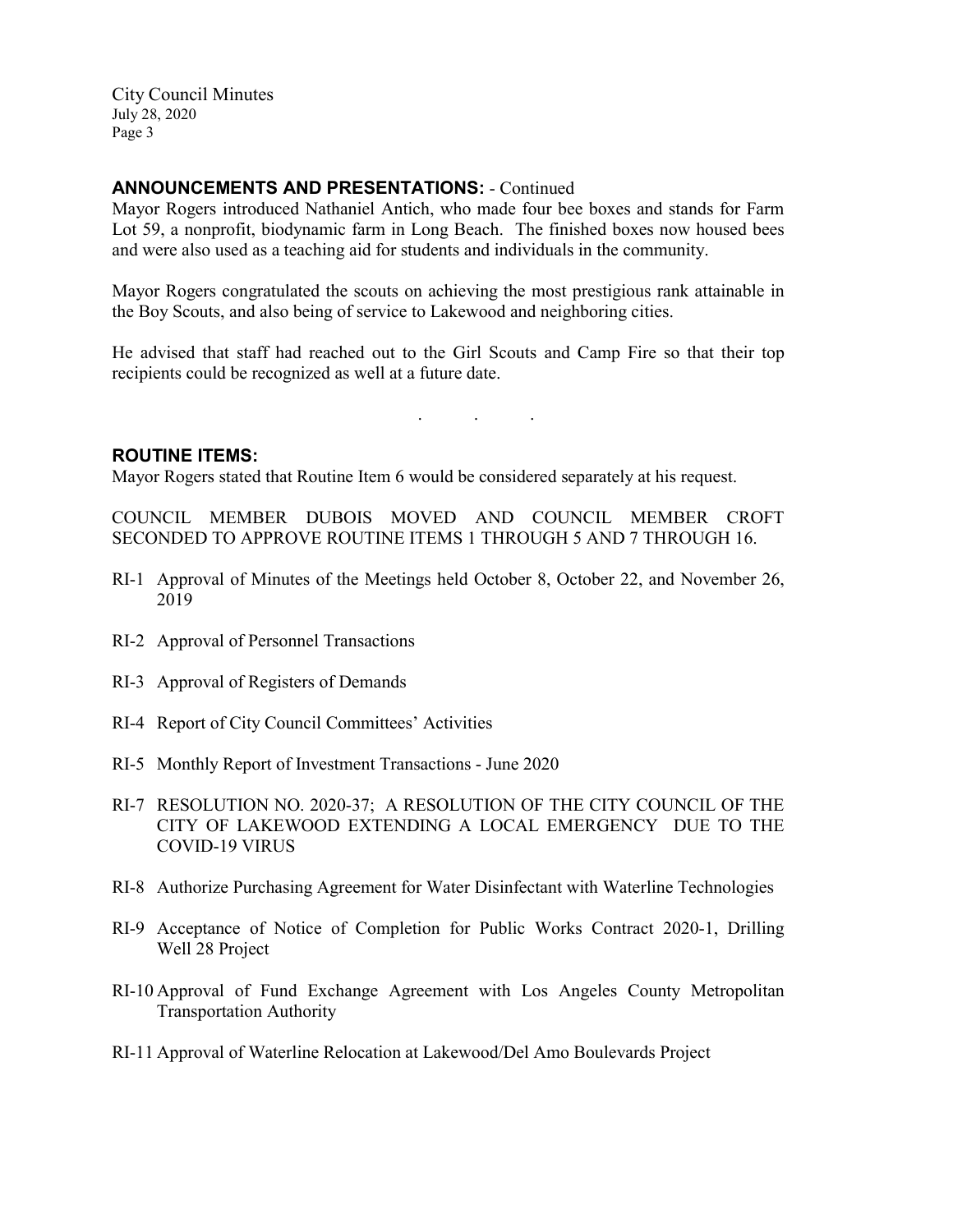#### **ROUTINE ITEMS:** - Continued

- RI-12 Authorize Additional Expenditure for Hay Barn Project with the Conservation Corps of Long Beach
- RI-13 Authorize Work for Parking, Sidewalk and Ramp Repairs at Del Valle Park and Bolivar Park for ADA Compliance
- RI-14 Approval of Transfer Agreement with Los Angeles County Flood Control District Safe Clean Water Program for Municipal Program Funds
- RI-15 Approval of Amendments to Memoranda of Understanding with Gateway Region Integrated Water Management Joint Powers Authority to Prepare and Implement Watershed Management Programs and Coordinated Integrated Monitoring Programs for the Lower Los Angeles River, the Los Cerritos Channel and the Lower San Gabriel River Watersheds

RI-16 Approval of FY 2020 Justice Assistance Grant Program Funding for Portable Radios

UPON ROLL CALL VOTE, THE MOTION WAS APPROVED:

AYES: COUNCIL MEMBERS: Croft, DuBois, Wood, Pe and Rogers NAYS: COUNCIL MEMBERS: None

RI-6 Designation of Voting Delegate for League Annual Conference

Mayor Rogers stated that he would like to recommend Council Member Pe as the Voting Delegate for the League Annual Conference and, as had been the case for the last few years, designate City Manager Thaddeus McCormick as the alternate in the event Council Member Pe was unable to attend.

COUNCIL MEMBER CROFT MOVED AND COUNCIL MEMBER DUBOIS SECONDED TO APPROVE ROUTINE ITEM 6. UPON ROLL CALL VOTE, THE MOTION WAS APPROVED:

AYES: COUNCIL MEMBERS: Croft, DuBois, Wood, Pe and Rogers NAYS: COUNCIL MEMBERS: None

# **1.1 • CONFIRMING REPORT OF DELINQUENT FEES AND CHARGES FOR GARBAGE, WASTE AND REFUSE COLLECTION AND DISPOSAL**

. . .

Jose Gomez, Director of Finance and Administrative Services made a presentation based on the memo in the agenda and stated that the City Council was presented annually with a list of delinquent accounts for residential refuse collection, which were transmitted to the County of Los Angeles to be included on the tax assessment rolls.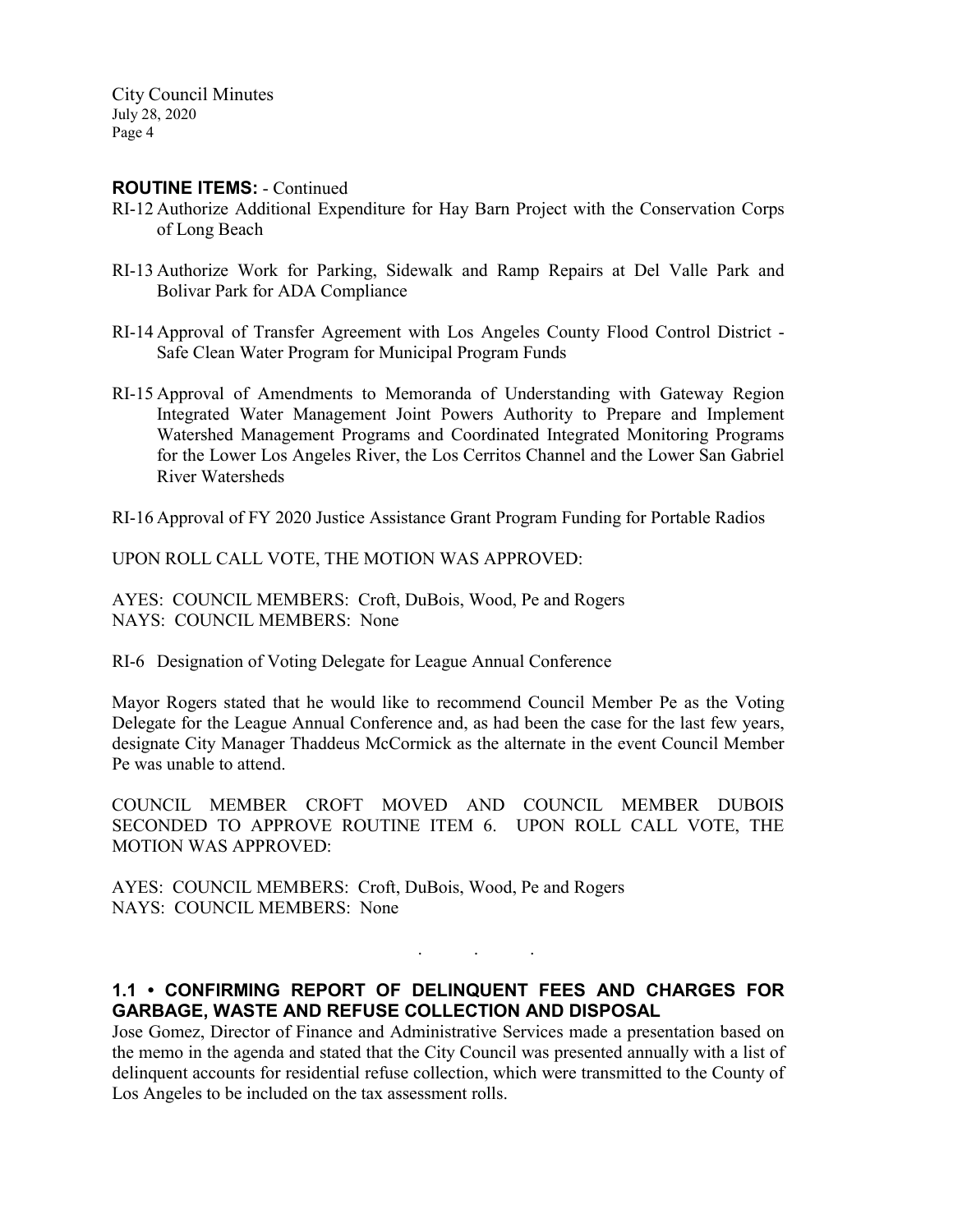# **1.1 • CONFIRMING REPORT OF DELINQUENT FEES AND CHARGES FOR GARBAGE, WASTE AND REFUSE COLLECTION AND DISPOSAL** - Continued

He stated that notices had been mailed to 410 account holders, with 253 accounts, totaling \$58,679.73, remaining unpaid as of close of business. He noted that payments would continue to be accepted through the end of the current week. It was the recommendation of staff that the City Council conduct a public hearing and adopt the proposed resolution confirming the report of delinquent fees for refuse collection and disposal.

Responding to a question from Vice Mayor Wood, Mr. Gomez stated that this process included those accounts for refuse collection only and not any accounts where refuse collection and water service were combined.

Mayor Rogers opened the public hearing at 8:11 p.m. and called for anyone in the audience wishing to address the City Council on this matter. There was no response.

RESOLUTION NO. 2020-38; A RESOLUTION OF THE CITY COUNCIL OF THE CITY OF LAKEWOOD CONFIRMING THE REPORT OF DELINQUENT FEES AND CHARGES FOR GARBAGE, WASTE AND REFUSE COLLECTION AND DISPOSAL WITHIN THE CITY OF LAKEWOOD, COUNTY OF LOS ANGELES, STATE OF CALIFORNIA, MAY 31, 2020

COUNCIL MEMBER CROFT MOVED AND COUNCIL MEMBER PE SECONDED TO ADOPT RESOLUTION NO. 2020-38. UPON ROLL CALL VOTE, THE MOTION WAS APPROVED:

AYES: COUNCIL MEMBERS: Croft, DuBois, Wood, Pe and Rogers NAYS: COUNCIL MEMBERS: None

## **1.2 • PROFESSIONAL SERVICES AGREEMENT FOR ON-CALL SERVICES FOR WELL AND BOOSTER PUMP MAINTENANCE**

. . .

Dr. Jason Wen, Director of Water Resources, made a presentation based on the memo in the agenda and stated that five vendors had been invited to submit bids for on-call services for a typical water well rehab job. He stated that two bids had been received with the lowest bidder being Bakersfield Well & Pump Company, who had recently completed a project for Lakewood's Well 15 and Well 27, both on time and under budget. He concluded by stating that it was the recommendation of staff that the City Council award a contract to Bakersfield Well & Pump Co. of Bakersfield, CA, for On-Call Services for Well and Booster Pump Maintenance and authorize the Mayor to sign the contract in a form approved by the City Attorney.

Mayor Rogers opened the public hearing at 8:16 p.m. and called for anyone in the audience wishing to address the City Council on this matter. There was no response.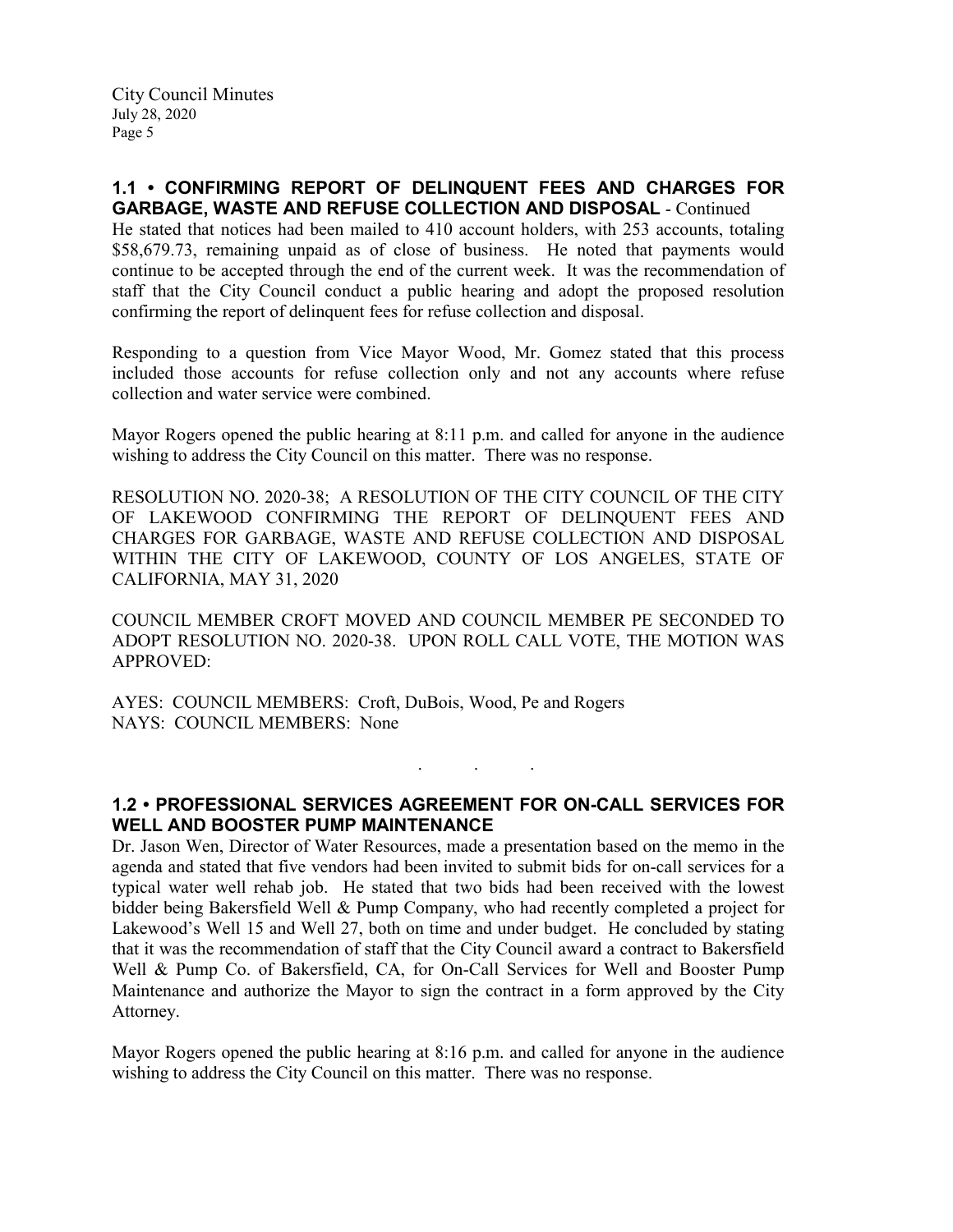## **1.2 • PROFESSIONAL SERVICES AGREEMENT FOR ON-CALL SERVICES FOR WELL AND BOOSTER PUMP MAINTENANCE** - Continued

COUNCIL MEMBER CROFT MOVED AND VICE MAYOR WOOD SECONDED TO APPROVE STAFF'S RECOMMENDATION. UPON ROLL CALL VOTE, THE MOTION WAS APPROVED:

AYES: COUNCIL MEMBERS: Croft, DuBois, Wood, Pe and Rogers NAYS: COUNCIL MEMBERS: None

# **3.1 • PERFORMANCE REPORT REGARDING TEMPORARY OUTDOOR ACTIVITIES ALLOWED IN DESIGNATED EVENT AREAS BY LAKEWOOD CENTER SPECIFIC PLAN 2011-2, AMENDMENT NUMBER 2**

. . .

The Director of Community Development, Abel Avalos, presented a report based on the memo contained in the agenda stating that periodic performance reviews of the temporary outdoor activities authorized in designated event areas at Lakewood Center were required and that his report summarized the performance of the special events conducted since the last report in September, 2018. He noted that the most visible event was the Farmer's Market held weekly in a portion of the parking lot adjacent to Lakewood Boulevard, but events included a Friday Night Feast event with food trucks, the Circus Vargas, and other smaller events. He also noted that the events had been suspended in April of this year due to public health restrictions caused by the COVID-19 pandemic. He reported that recently, Lakewood Center had proposed hosting a weekly "Drive-In Movie" experience in the same parking lot possibly as soon as the month of August. He advised that staff had continually monitored the temporary outdoor activities and there had been no reports of disturbances or other problems. It was the recommendation of staff that the City Council receive and file the report.

Council Member Croft expressed appreciation for the creative ways that the Lakewood Center offered opportunities for community participation.

Responding to questions from Vice Mayor Wood, Mr. Avalos stated that although there were certain WalMart locations nationally that were using their parking lots for drive-in movies, the Lakewood WalMart had not contacted the City with any intent for their location; and that according to initial proposals, the Mall plan would provide a viewing screen, parking area, and possibly car hop service so that attendees would remain in their vehicles.

The City Manager also responded to a question from Vice Mayor Wood by stating that the proposal by the Mall would include a plan for event security, as well as adhering to public health guidelines.

Mayor Rogers also commended the Lakewood Center Mall for their innovation in activities such as the very successful Friday Night Feast food trucks. He noted that if the Mall's plan did not come to fruition, the City would explore the option to offer an outdoor movie experience through the City's recreation program.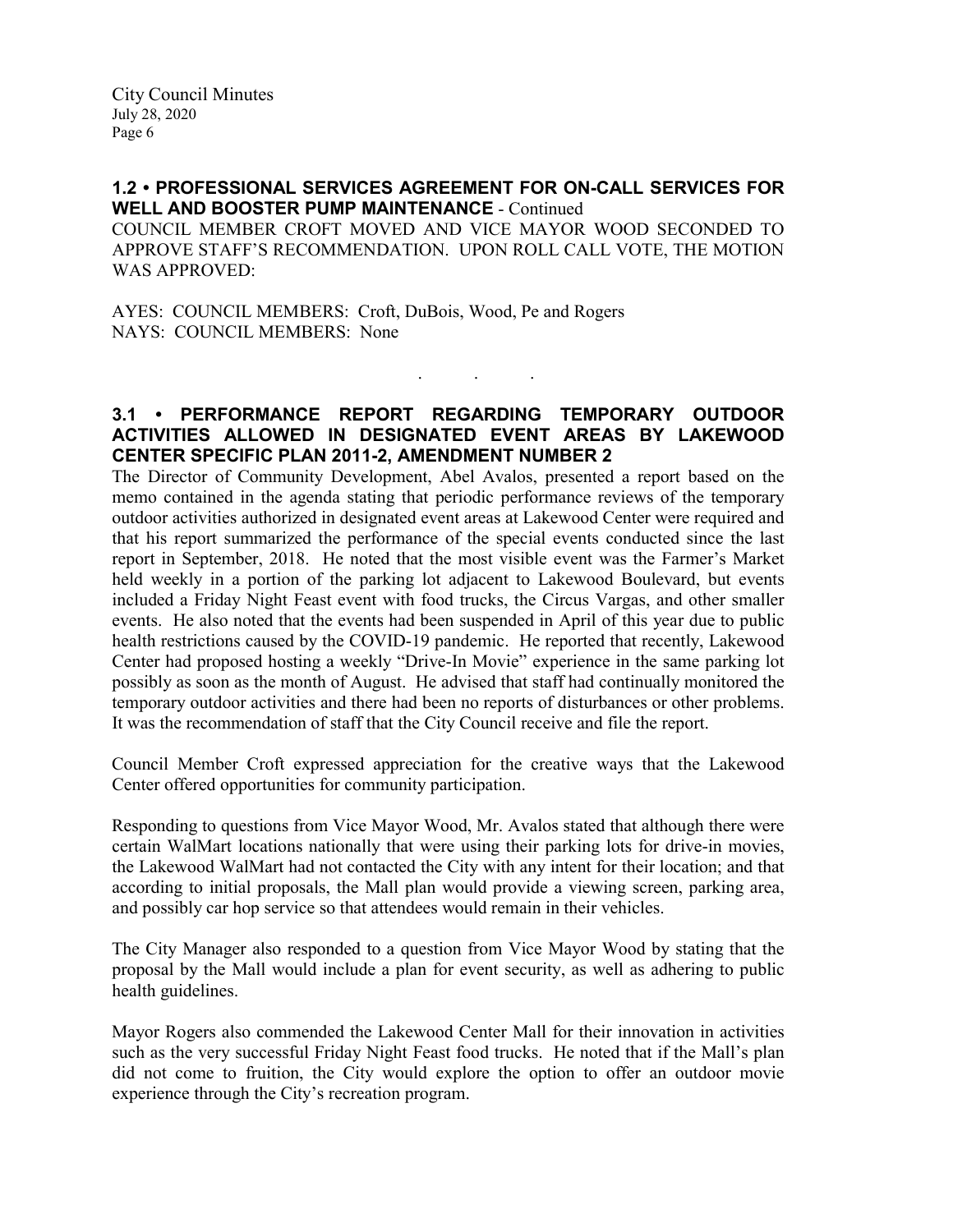## **3.1 • PERFORMANCE REPORT REGARDING TEMPORARY OUTDOOR ACTIVITIES ALLOWED IN DESIGNATED EVENT AREAS BY LAKEWOOD CENTER SPECIFIC PLAN 2011-2, AMENDMENT NUMBER 2** - Continued

The Mayor expressed the need for events where the community could still gather and celebrate, while safeguarding everyone's health.

. . .

There being no objections, the report was ordered received and filed.

## **3.2 • SMALL BUSINESS EMERGENCY RELIEF GRANT PROGRAM**

The Director of Community Development presented a report based on the memo in the agenda and stated that with \$81,000 in funding provided by the Coronavirus Aid, Relief and Economic Security Act (CARES Act), eligible businesses applying could be awarded a \$1,000 grant, for use as general working capital to be applied to payroll, rent, utilities, or be used to implement COVID-19 social distancing. Mr. Avalos reported that the City Manager, at the direction of the Economic Development Committee had begun preparation for implementation of the program as soon as possible, with informational flyers mailed to all non-home based businesses explaining the two-week application window which would close on July 29. He outlined the requirement criteria and noted that, to date, 70 applications had been received for staff review as to eligibility. He noted that the program would not be on a first-come, first-served basis, but rather each applicant would be scored and ranked based on the criteria. It was the recommendation of staff that the City Council ratify the Small Business Emergency Relief Grant Program that was established and implemented by the City Manager on July 13, 2020, as directed by the Economic Development Committee.

Council Member Croft stated that the Economic Development Committee had looked at how the funding available could best be used to assist the local business community as quickly as possible. He noted that although the amount was limited by the funding currently available, it was the Committee's intent to provide at least some assistance to as many local businesses as possible. He stated that there was hope that further funding assistance might soon become available to expand the grant program.

In response to a question from Council Member Pe, Mr. Avalos and the City Manager stated if any of these designated funds were not allocated during this round of grants, the surplus would be rolled over and used to augment the next assistance program for the business community as soon as additional funding was made available to the City.

COUNCIL MEMBER CROFT MOVED AND VICE MAYOR WOOD SECONDED TO RATIFY THE SMALL BUSINESS EMERGENCY RELIEF GRANT PROGRAM. UPON ROLL CALL VOTE, THE MOTION WAS APPROVED:

. . .

AYES: COUNCIL MEMBERS: Croft, DuBois, Wood, Pe and Rogers NAYS: COUNCIL MEMBERS: None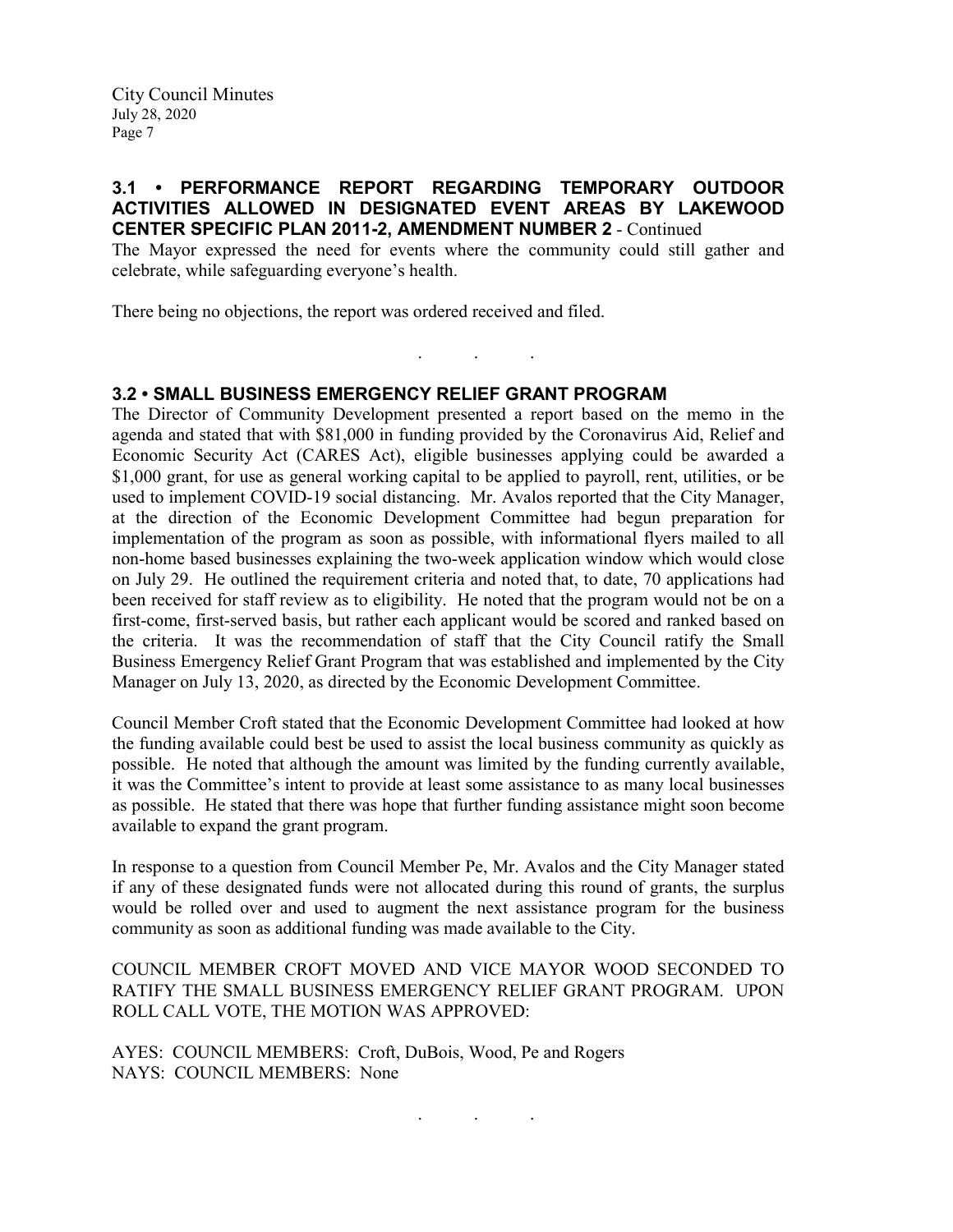# **3.3 • RESOLUTION NO. 2020-39; TEMPORARY OUTDOOR PERMIT PROGRAM AND TEMPORARY OUTDOOR DINING POLICY**

The Community Development Director presented a report based on the memo in the agenda and stated that since the ongoing COVID-19 pandemic restrictions had prevented local businesses from having indoor sales or sit-down dining, City staff had recently developed a Temporary Outdoor Permit program to provide for outdoor facilities in conformance with the public health directives established by the State and the County of Los Angeles. Mr. Avalos reported that the City Manager, at the direction of the Economic Development Committee on June 30, had caused the development and implementation of an emergency temporary outdoor dining policy and outreach promotion called "Dining Outside Lakewood." The temporary policy allowed restaurants to establish outdoor seating through the use of underutilized parking spaces, hardscape, and landscaped turf areas in the common areas adjacent to the restaurant, and to cut through red tape, at least at the local level. He noted that as the program was being finalized, the Governor began to expand the types of businesses that could operate outdoors, including most personal service businesses, such as barbers, massage, and hair/nail salons. He stated that a resolution had been prepared for the City Council to ratify the Temporary Outdoor Permit program, the Temporary Outdoor Dining Policy along with the related "Dining Outside Lakewood" promotional program, waive all associated City permit fees and expand the program to all qualifying businesses. He advised that up to 10' by 12' tents could be approved by City staff, but larger temporary structures required both a building inspection and a Fire Department inspection. He noted that City staff was eager to work with local businesses to identify adjacent areas appropriate for outdoor use that could also provide safe separation from vehicle parking and vehicle paths of travel.

RESOLUTION NO. 2020-39; A RESOLUTION OF THE CITY COUNCIL OF THE CITY OF LAKEWOOD RATIFYING THE ESTABLISHMENT AND IMPLEMENTATION OF THE TEMPORARY OUTDOOR PERMIT, THE TEMPORARY OUTDOOR DINING POLICY WITH THE RELATED BUSINESS PROMOTIONAL PROGRAM ENTITLED "DINING OUTSIDE LAKEWOOD," AND WAIVING ANY RELATED CITY FEES FOR PLAN CHECK, PERMITS AND INSPECTIONS OF THESE OUTDOOR FACILITIES FOR SHOPPING, PERSONAL SERVICES AND SIT-DOWN DINING

In response to a question from Vice Mayor Wood, Mr. Avalos stated that staff was working with local businesses to identify when heavy duty intrusion barriers would be required to protect patrons. He also advised that although City fees would be waived, County and Fire Department fees would still apply if the outdoor structure required those clearances.

Council Member DuBois thanked the staff for their hard work to develop plans that would be amenable to the local business community and encouraged their efforts to provide assistance to businesses struggling to stay open.

Responding to a question from Mayor Rogers, Mr. Avalos stated that letters had gone out to local restaurants regarding this outdoor option and that staff was preparing letters to go out to the other types of businesses that could now take advantage of the option.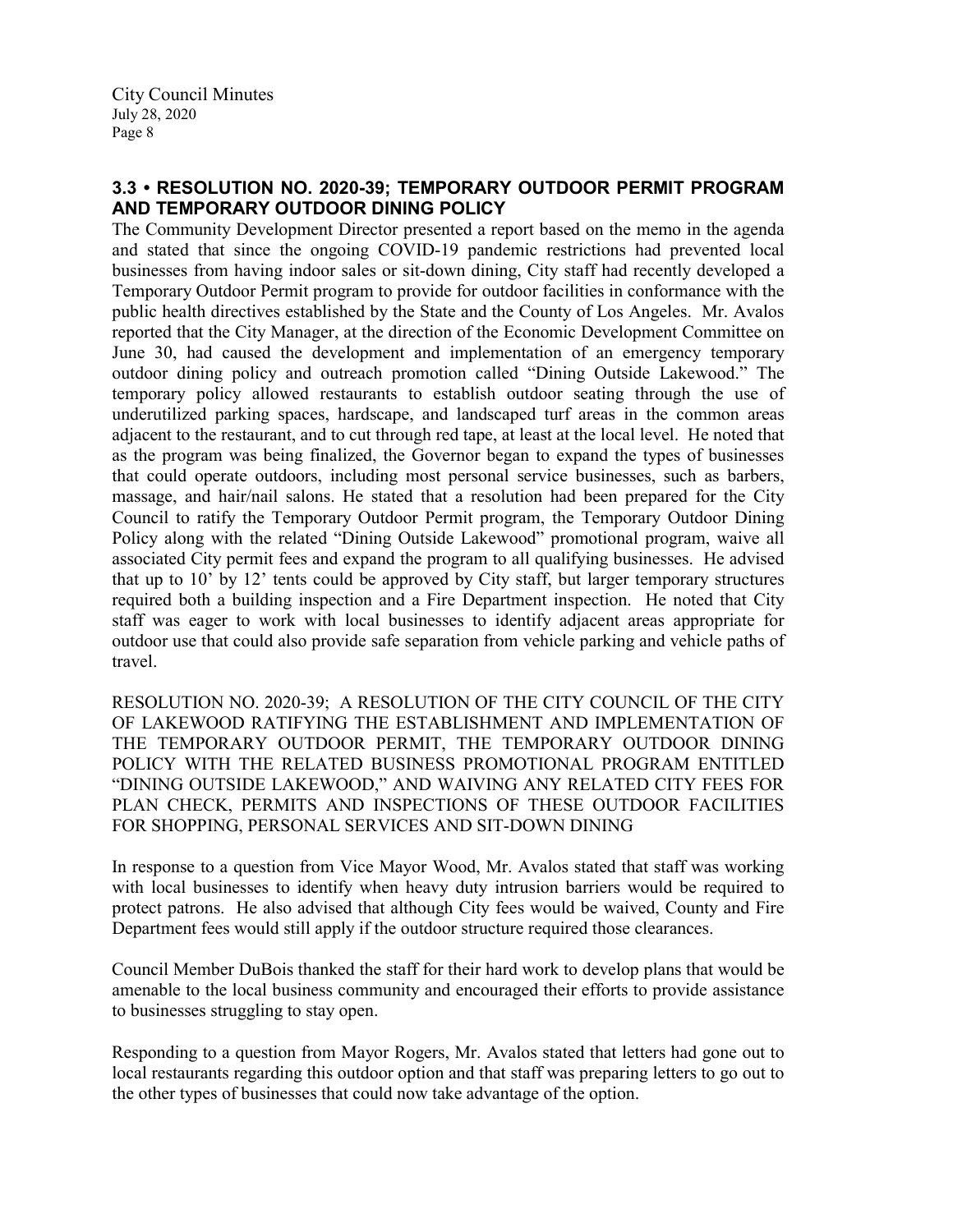## **3.3 • RESOLUTION NO. 2020-39; TEMPORARY OUTDOOR PERMIT PROGRAM AND TEMPORARY OUTDOOR DINING POLICY** - Continued

VICE MAYOR WOOD MOVED AND COUNCIL MEMBER DUBOIS SECONDED TO ADOPT RESOLUTION NO. 2020-39. UPON ROLL CALL VOTE, THE MOTION WAS APPROVED:

. . .

AYES: COUNCIL MEMBERS: Croft, DuBois, Wood, Pe and Rogers NAYS: COUNCIL MEMBERS: None

### **3.4 • QUARTERLY SCHEDULE OF INVESTMENTS - JUNE 30, 2020**

The Director of Finance and Administrative Services displayed slides and made a presentation based on the memo in the agenda. He stated that the City Council monitored, on a quarterly basis, the investment portfolio to ensure that it remained in conformance with the City's investment policy, approved each January. Mr. Gomez noted that approximately twothirds of the portfolio was managed with the assistance of PFM Asset Management, LLC, with the remaining third invested in the statewide Local Agency Investment Funds (LAIF) and the California Asset Management Program (CAMP) statewide pools. He added that the City had established its first investment policy in 1980, well before there were any State requirements and that the City's policy remained more stringent than the State's allowance. He stated that the portfolio was not only very safe, but very highly rated and was closely monitored to ensure the ratings. He also stated that a laddering approach was used for the maturity of investments to provide necessary liquidity, with the final consideration being yield on investment, currently at approximately two percent. It was the recommendation of staff that the City Council receive and file the report. There being no objection, it was so ordered.

. . .

### **3.5 • REPORT ON COMMUNITY DIALOGUE**

The City Manager provided an update on recent efforts to engage Lakewood's residents in a community dialogue on racial equity and strengthening community law enforcement relations. Mr. McCormack noted that a number of residents had previously addressed the City Council at their June meetings regarding recent protests and racial equity issues, both nationwide and locally. He stated the City Council had provided a framework through the creation of an Interfaith Council of local religious leaders to facilitate an open dialogue, while noting that not only was any person of any religious affiliation welcome to participate, but other forums and opportunities would also be made available. He reported that nineteen local religious leaders had indicated a willingness to participate and had held an initial meeting on July 2, with a second meeting tentatively scheduled for August 5. He noted that one of the members of the Interfaith Council would be making a presentation to the whole group on the seven systemic patterns of racism. He also reported on the progress made on the Mayor's Pledge, related to the Task Force on 21st Century Policing. He advised that the Public Safety Committee had met to review the Use of Force Policy of the Los Angeles County Sheriff's Department and had identified the necessity of also reviewing the Department's policies on de-escalation practices and training, and the use of less than lethal equipment.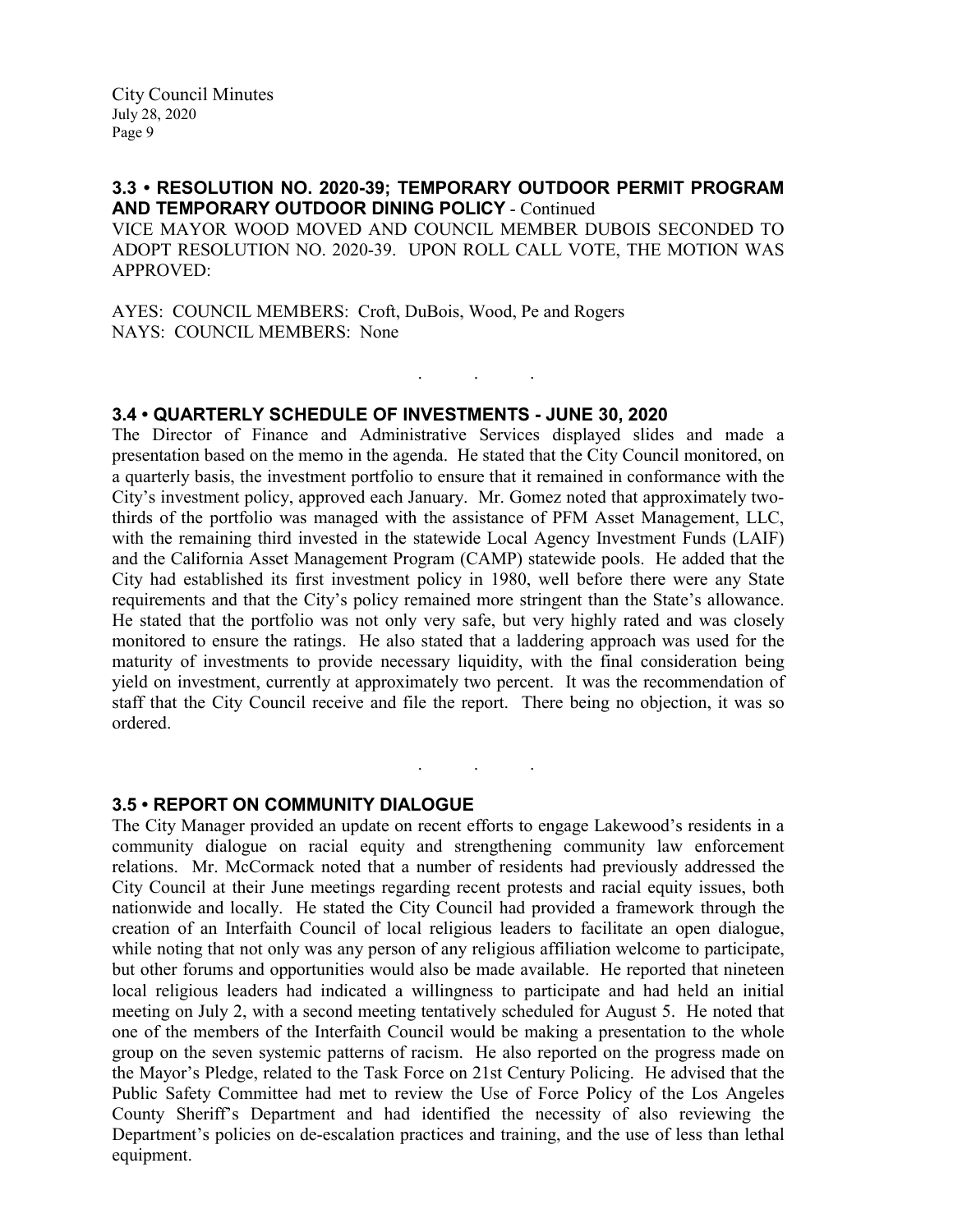### **3.5 • REPORT ON COMMUNITY DIALOGUE** - Continued

Also, a request was made of the Department to provide a statistical report that would show data for only the City of Lakewood, as opposed to the current statistics that only provided a breakdown of data by the five-city Station level. He reported that once the data was acquired, the Public Safety Committee would review and engage residents in discussion. He stated that the overarching goal was a broader Community Dialogue and efforts were currently being undertaken to establish a variety of methods to engage in public discussions in a COVID-sensitive way. He also noted that the Ad Hoc Committee on the Community Dialogue was considering an online survey of residents on relevant issues. He reported that internally, the City was providing training for its employees called "Workplace Culture: A Bridge Building Workshop." He concluded by stating that the City would continue to provide progress updates to the community at City Council meetings, through magazine articles, the Mayor's column in the *Lakewood Community News*, and weekly Mayor's videos.

Council Member Croft, speaking as part of the Ad Hoc Committee, stated that they were looking at various ways for people to participate and communicate in a safe, comfortable manner.

Council Member Pe, as the other member of the Ad Hoc Committee, expressed the desire of the Committee to find best practices for outreach and to be committed to listening, learning and developing a platform for communication.

Mayor Rogers stated he was encouraged by the positive meeting of the Interfaith Council, who mirrored the diversity of the community and were just one part of the program. He stressed the importance to each Member of the City Council of keeping this commitment to the community.

It was the recommendation of staff that the City Council receive and file the report. There being no objection, it was so ordered.

. . .

#### **SUCCESSOR HOUSING ACTIONS**

1. Approval of Registers of Demands COUNCIL MEMBER CROFT MOVED AND VICE MAYOR WOOD SECONDED TO APPROVE THE REGISTERS OF DEMANDS. UPON ROLL CALL VOTE, THE MOTION WAS APPROVED:

AYES: COUNCIL MEMBERS: Croft, DuBois, Wood, Pe and Rogers NAYS: COUNCIL MEMBERS: None

. . .

#### **ORAL COMMUNICATIONS:**

Phillip Norris, Lakewood, addressed the City Council regarding care for the homeless, playground safety, and the level of detail in the City's investment policy report.